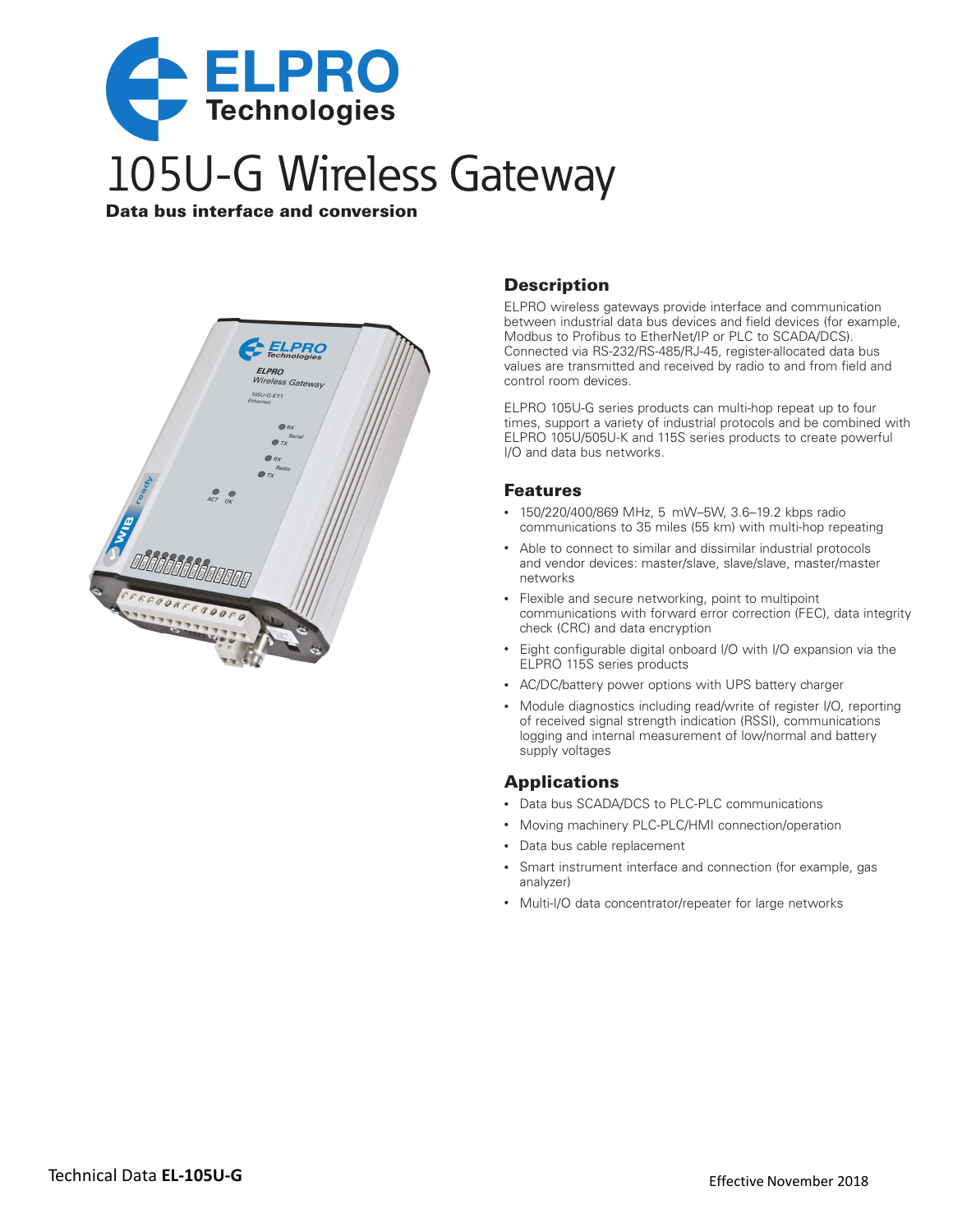Effective November 2018

# **Specifications**

| Specification                      | <b>DESCRIPTION</b>                                                                                                      | Specification                                                                                                               | DESCRIPTION                                                                                                        |  |
|------------------------------------|-------------------------------------------------------------------------------------------------------------------------|-----------------------------------------------------------------------------------------------------------------------------|--------------------------------------------------------------------------------------------------------------------|--|
| <b>Transmitter and Receiver</b>    |                                                                                                                         | 105U-G-DE1                                                                                                                  | DeviceNet slave                                                                                                    |  |
| Frequency <sub>O</sub>             | 148-174 MHz                                                                                                             |                                                                                                                             | 512 bytes input/512 bytes output (up to 4300 DIO                                                                   |  |
|                                    | 200-235 MHz                                                                                                             |                                                                                                                             | or 256 AI/256 AO)                                                                                                  |  |
|                                    | 360-512 MHz                                                                                                             |                                                                                                                             | 16-bit register size; up to 500 remote addresses                                                                   |  |
|                                    | 869.525 MHz                                                                                                             |                                                                                                                             | RS-422 optically isolated (selectable 125/250/500 kbps baud<br>rate)                                               |  |
|                                    | 869.875 MHz                                                                                                             | 105U-G-M+1                                                                                                                  | Modbus plus slave                                                                                                  |  |
| Transmit power 1                   | 148-174 MHz, 0.1-5W                                                                                                     |                                                                                                                             | Global database transactions: routing up to six networks                                                           |  |
|                                    | 220-235 MHz, 0.1-5W                                                                                                     |                                                                                                                             | 2048 bytes input/2048 bytes output; up to 4300 DIO or                                                              |  |
|                                    | 360-512 MHz, 10 mW-5W                                                                                                   |                                                                                                                             | 1024 AI/1024 AO                                                                                                    |  |
|                                    | 869.525 MHz, 500 mW                                                                                                     |                                                                                                                             | RS-485 optically isolated; standard baud rate of 1 Mbps                                                            |  |
|                                    | 869.875 MHz, 5 mW                                                                                                       | User configuration                                                                                                          | E-Series configuration utility                                                                                     |  |
| Transmission                       | Frequency modulation (FM)                                                                                               | Configurable                                                                                                                | Individual I/O mappings, update time, databus mappings,                                                            |  |
| Modulation                         | Digital frequency shift key (DFSK)                                                                                      | parameters                                                                                                                  | protocol settings                                                                                                  |  |
| Receiver sensitivity               | 148-512 MHz: -114 dBm                                                                                                   | Security                                                                                                                    | 64-bit encryption on radio and serial                                                                              |  |
| Channel spacing                    | 869.525 MHz, 869.875 MHz: -106 dBm                                                                                      | <b>LED Indicators and Diagnostics</b>                                                                                       |                                                                                                                    |  |
|                                    | 148-512 MHz: 12.5 kHz                                                                                                   | LED indication                                                                                                              | Active, OK, serial TX and RX, radio TX and RX, I/O LED status<br>Refer to product manual for more information.     |  |
|                                    | 869.525 MHz, 869.875 MHz; 250 kHz                                                                                       | Reported                                                                                                                    | RSSI, communications logging, I/O status, battery voltage                                                          |  |
| Data rate                          | 400 MHz: 3.6 kbps                                                                                                       | diagnostics                                                                                                                 |                                                                                                                    |  |
|                                    | 869.525 MHz, 869.875 MHz: 19.2 kbps, forward-error correction                                                           | <b>Power Supply</b>                                                                                                         |                                                                                                                    |  |
| Range (LoS) 2                      | 150/220/400 MHz: 10 mW EIRP to 1.2 miles (2 km), 500 mW<br>EIRP to 6.2 miles (10 km), 5W EIRP to 34 miles (55 km)       | Nominal supply                                                                                                              | 12-24 Vac/15-30 Vdc: over-voltage/reverse power protected                                                          |  |
|                                    | 869.525 MHz: 3.1 miles (5 km) 500 mW                                                                                    | Average current<br>draw                                                                                                     | 105U-G-MD1: 150 mA @ 12V; 90 mA @ 24V; add 5 mA per I/O<br>105U-G-ET1/PR1/PR2/DE1/M+1: 270 mA @ 12V; 170 mA @ 24V; |  |
|                                    | 869.875 MHz: 0.6 miles (1 km) 5 mW                                                                                      |                                                                                                                             | add 5 mA per I/O                                                                                                   |  |
| Antenna connector                  | 148-512 MHz: BNC female coaxial                                                                                         | Transmit current                                                                                                            | 450 mA @ 13.8 Vdc (0.5W)                                                                                           |  |
|                                    | 869.525, 869.875 MHz: SMA female coaxial                                                                                | draw                                                                                                                        | 600 mA @ 13.8 Vdc (1W)<br>800 mA @ 13.8 Vdc (2W)                                                                   |  |
|                                    | internal gas discharger arrestor protection                                                                             |                                                                                                                             | 1.25A @ 13.8 Vdc (5W)                                                                                              |  |
| Input/Output                       |                                                                                                                         | Battery supply                                                                                                              | 11.5-15.0 Vdc (battery supply volts, internal I/O value)                                                           |  |
| Discrete I/O 3                     | 8 input voltage-free/NPN, wetting current 0.5 mA; 8 output FET                                                          | Battery charging                                                                                                            | Suitable for 12 Vdc sealed lead acid batteries, max. charge                                                        |  |
| <b>Ethernet Port</b>               | 30 Vdc/500 mA                                                                                                           | circuit                                                                                                                     | current 2.0A (5W), 0.9A (500 mW)                                                                                   |  |
|                                    | 10/100Base-T; RJ45 connector (IEEE 802.3)                                                                               | <b>Compliance</b>                                                                                                           |                                                                                                                    |  |
| Ethernet port<br>Link activity     | Link, 100Base-T via LED                                                                                                 | <b>EMC</b>                                                                                                                  | CE, FCC Part 15, AS3548, EN 301 489                                                                                |  |
| Serial settings                    | 7/8 data bits; no parity, 1 stop bit                                                                                    | RF (radio)                                                                                                                  | EN 300 220, EN 300 113, FCC Part 90, RSS-119, AS4295,<br>AS4768.1                                                  |  |
| <b>Serial Port</b>                 |                                                                                                                         | Hazardous area                                                                                                              | UL Class I, Division 2                                                                                             |  |
| <b>RS-232</b>                      | 9-pin DB9 female connector                                                                                              | Safety                                                                                                                      | EN 60950                                                                                                           |  |
| <b>RS-485</b>                      | 2-pin terminal block, non-isolated to 4000' (1200 m)                                                                    | General                                                                                                                     |                                                                                                                    |  |
| Data rate (bps)                    | 300, 600, 1200, 2400, 4800, 9600, 14400, 19200, 38400                                                                   | Size                                                                                                                        | 5.1" x 7.3" x 2.4" (130 mm x 185 mm x 60 mm)                                                                       |  |
| Serial settings                    | 7/8 data bits; stop/start/parity (configurable)                                                                         | Housing                                                                                                                     | Extruded aluminum                                                                                                  |  |
| <b>Protocols and Configuration</b> |                                                                                                                         | Mounting                                                                                                                    | DIN rail                                                                                                           |  |
| System address                     | Configurable system address                                                                                             | <b>Terminal blocks</b>                                                                                                      | Removable; max conductor 14 AWG (2.5 mm <sup>2</sup> )                                                             |  |
| Protocols supported:               |                                                                                                                         | Temperature rating                                                                                                          | 105U-G-MD1, 150/220/400 MHz: -22 to +140°F (-30 to +60°C)                                                          |  |
| 105U-G-MD1                         | Modbus RTU (master/slave), DF1 up to 4300 I/O points: analog                                                            |                                                                                                                             | 105U-G-MD1, 869 MHz: -40 to +140°F (-40 to +60°C)                                                                  |  |
|                                    | and/or discrete                                                                                                         | Humidity rating                                                                                                             | 105U-G-ET1/PR1/PR2/DE1/M+1: $-32$ to +140°F (0 to +60°C)<br>105U-G-MD1: RH noncondensing 0-99%                     |  |
|                                    | Modbus, RS-232/RS-485, 300-38400 bps                                                                                    |                                                                                                                             | 105U-G-ET1/PR1/PR2/DE1/M+1: RH noncondensing 0-95%                                                                 |  |
|                                    | DF1 (full duplex), RS-232, 300-38400 bps                                                                                | Weight                                                                                                                      | 1 kg (2.2 lbs)                                                                                                     |  |
| 105U-G-ET1                         | EtherNet/IP (Level 2 I/O server)                                                                                        |                                                                                                                             |                                                                                                                    |  |
|                                    | Modbus/TCP (Class 0, 1, partially Class 2 slave)                                                                        | <b>Note:</b> Specifications are subject to change.                                                                          |                                                                                                                    |  |
|                                    | TCP/IP functions; embedded web system (dynamic HTTP);<br>onboard file system for downloadable web pages via FTP server; | ① Specify RF power and frequency at time of order.<br>2 Typical maximum LoS sight range (single hop, repeaters will extend) |                                                                                                                    |  |
|                                    | email (SMTP) 2048 bytes input/2048 bytes output; up to 4300                                                             |                                                                                                                             |                                                                                                                    |  |
|                                    | DIO or 1024 AI/1024 AO, 10/100 Mbps, RJ-45 connector                                                                    | <b>3 Configurable as inputs/outputs</b>                                                                                     |                                                                                                                    |  |
| 105U-G-PR1                         | Profibus DP slave to EN 50170 standard; 416 I/O bytes (up to<br>1952 DI/1952 DO or 122 AI/122 AO)                       |                                                                                                                             |                                                                                                                    |  |

RS-485 optically isolated with onboard DC/DC converter, automatic baud rate detection: 9600 bps–12 Mbps

105U-G-PR2 Profibus DP master to EN 50170 standard; 2048 bytes input/ 2048 bytes output (up to 4300 DIO or 1024 AI/1024 AO) RS-485 optically isolated with onboard DC/DC converter,

automatic baud rate detection: 9600 bps–12 Mbps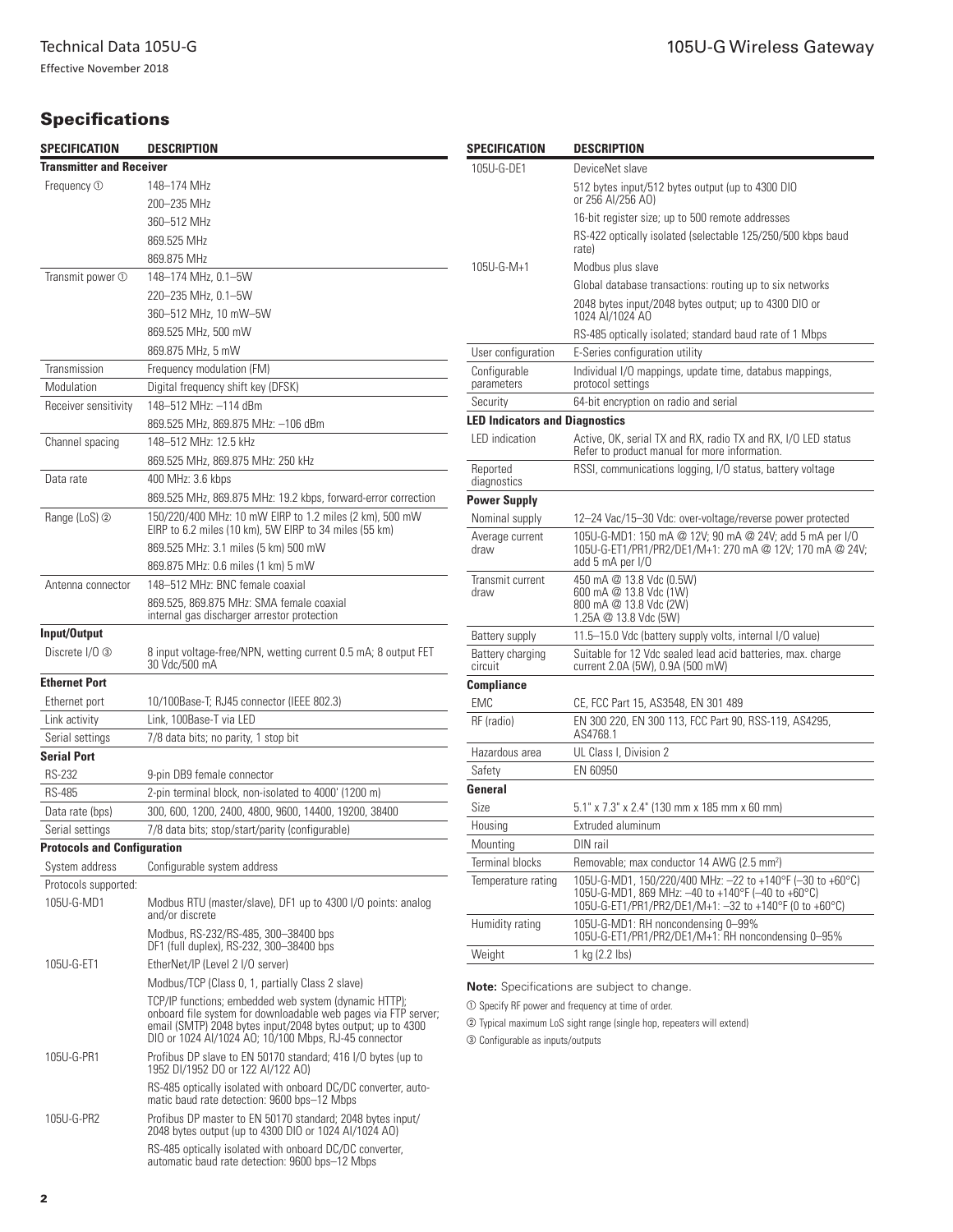# **Ordering**

| <b>PRODUCT CODE</b>                                | DESCRIPTION                   | <b>FREQUENCY</b> | <b>RF POWER</b> |
|----------------------------------------------------|-------------------------------|------------------|-----------------|
| <b>Industrial Protocol-DeviceNet Slave</b>         |                               |                  |                 |
| 105U-G-DE1-150-5W                                  | Gateway, DeviceNet<br>slave   | 148-174 MHz 2    | $0.1 - 5W$      |
| 105U-G-DF1-220-5W                                  | Gateway, DeviceNet<br>slave   | 220-235 MHz 2    | $0.1 - 5W$      |
| 105U-G-DE1-xxx-5W ①                                | Gateway, DeviceNet<br>slave   | 360-512 MHz 2    | $0.5 - 5W$      |
| 105U-G-DE1-xxx-500M (1)                            | Gateway, DeviceNet<br>slave   | 360-512 MHz 2    | 10-500 mW       |
| 105U-G-DE1-868-500M                                | Gateway, DeviceNet<br>slave   | 869.525 MHz      | 500 mW          |
| 105U-G-DE1-868-5M                                  | Gateway, DeviceNet<br>slave   | 869.875 MHz      | 5 mW            |
| <b>Industrial Protocol-Ethernet/IP, Modbus TCP</b> |                               |                  |                 |
| 105U-G-ET1-150-5W                                  | Gateway, Ethernet/IP          | 148-174 MHz ②    | $0.1 - 5W$      |
| 105U-G-ET1-220-5W                                  | Gateway, Ethernet/IP          | 220-235 MHz 2    | $0.1 - 5W$      |
| 105U-G-ET1-xxx-5W ①                                | Gateway, Ethernet/IP          | 360-512 MHz 2    | $0.5 - 5W$      |
| 105U-G-ET1-xxx-500M ①                              | Gateway, Ethernet/IP          | 360-512 MHz 2    | 10-500 mW       |
| 105U-G-ET1-868-500M                                | Gateway, Ethernet/IP          | 869.525 MHz      | 500 mW          |
| 105U-G-ET1-868-5M                                  | Gateway, Ethernet/IP          | 869.875 MHz      | 5 mW            |
| <b>Industrial Protocol-Modbus plus Slave</b>       |                               |                  |                 |
| 105U-G-M+1-150-5W                                  | Gateway, Modbus<br>plus slave | 148-174 MHz 2    | $0.1 - 5W$      |
| 105U-G-M+1-220-5W                                  | Gateway, Modbus<br>plus slave | 220-235 MHz 2    | $0.1 - 5W$      |
| 105U-G-M+1-xxx-5W ①                                | Gateway, Modbus<br>plus slave | 360-512 MHz 2    | $0.5 - 5W$      |
| 105U-G-M+1-xxx-500M ①                              | Gateway, Modbus<br>plus slave | 360-512 MHz 2    | 10-500 mW       |
| 105U-G-M+1-868-500M                                | Gateway, Modbus<br>plus slave | 869.525 MHz      | 500 mW          |
| 105U-G-M+1-868-5M                                  | Gateway, Modbus<br>plus slave | 869.875 MHz      | 5 mW            |
| <b>Industrial Protocol-Modbus RTU/DF1</b>          |                               |                  |                 |
| 105U-G-MD1-150-5W                                  | Gateway, Modbus<br>RTU/DF1    | 148-174 MHz 2    | $0.1 - 5W$      |
| 105U-G-MD1-220-5W                                  | Gateway, Modbus<br>RTU/DF1    | 220-235 MHz 2    | $0.1 - 5W$      |
| 105U-G-MD1-xxx-5W ①                                | Gateway, Modbus<br>RTU/DF1    | 360-512 MHz 2    | $0.5 - 5W$      |
| 105U-G-MD1-xxx-500M ①                              | Gateway, Modbus<br>RTU/DF1    | 360-512 MHz 2    | 10-500 mW       |
| 105U-G-MD1-868-500M                                | Gateway, Modbus<br>RTU/DF1    | 869.525 MHz      | 500 mW          |
| 105U-G-MD1-868-5M                                  | Gateway, Modbus<br>RTU/DF1    | 869.875 MHz      | 5 mW            |
| <b>Industrial Protocol-Profibus Master/Slave</b>   |                               |                  |                 |
| 105U-G-PRx-150-5W 3                                | Gateway, Profibus             | 148-174 MHz ②    | $0.1 - 5W$      |
| 105U-G-PRx-220-5W 3                                | Gateway, Profibus             | 220-235 MHz ②    | $0.1 - 5W$      |
| 105U-G-PRx-xxx-5W ① ③                              | Gateway, Profibus             | 360-512 MHz 2    | $0.5 - 5W$      |
| 105U-G-PRx-xxx-500M ① ③                            | Gateway, Profibus             | 360-512 MHz 2    | 10-500 mW       |
| 105U-G-PRx-868-500M 3                              | Gateway, Profibus             | 869.525 MHz      | 500 mW          |
| 105U-G-PRx-868-5M 3                                | Gateway, Profibus             | 869.875 MHz      | 5 mW            |

#### Accessories

| <b>PRODUCT CODE</b>     | <b>DESCRIPTION</b>                                                                         |
|-------------------------|--------------------------------------------------------------------------------------------|
| Antennas 148-174 MHz    |                                                                                            |
| UDP150-5                | Dipole antenna, BNC male, 0 dBi gain, 5m<br>(16') coaxial cable                            |
| Antennas 220–235 MHz    |                                                                                            |
| <b>UDP200-C</b>         | Dipole antenna, N-type female, 0 dBi gain                                                  |
| Antennas 360–512 MHz    |                                                                                            |
| <b>UDP400-C</b>         | Dipole antenna, BNC male, 0 dBi gain, 3m<br>(9') coaxial cable                             |
| UDP400-3                | Dipole antenna, N-type female, 0 dBi gain,<br>3m (9') coaxial cable                        |
| YU3-400                 | Yagi antenna, 3-element, N-type, 10 dBi gain                                               |
| YU6-400                 | Yagi antenna, 6-element, N-type, 9 dBi gain                                                |
| YU16-400                | Yagi antenna, 16-element, N-type female,<br>15 dBi gain                                    |
| BU3-400                 | 400 MHZ colinear antenna, N-type female,<br>5 dBi gain                                     |
| BU6-400                 | 400 MHZ colinear antenna, N-type female,<br>8 dBi gain                                     |
| <b>Antennas 869 MHz</b> |                                                                                            |
| CFD890EL                | Dipole antenna, SMA, 2 dBi, 5m (16') RG-58,<br>bracket                                     |
| SG900EL                 | Colinear antenna, N-type female, 5 dBi gain                                                |
| SG900-6                 | Colinear antenna, N-type female, 8 dBi gai                                                 |
| DG800-5                 | Whip antenna, SMA male, -2 dBi gain, 5m<br>(16') RG-174, bracket                           |
| YU6-870                 | Yagi antenna, 6-element, N-type, 9 dBi gain                                                |
| <b>Cables</b>           |                                                                                            |
| CC3/10/20-SMA/BNC       | Coaxial cable kit, 9.8' (3m)/32' (10m)/65'<br>(20m), N-type to N-type/SMA male/BNC<br>male |
| CCTAIL-SMA-F/M          | Coaxial cable tail, 24" (600 mm), SMA to<br>N-type female or male                          |
| CCTAIL-BNC-F/M          | Coaxial cable tail, 24" (600 mm), SMA to<br>N-type female or male                          |
| SER-DB9                 | Serial RS-232 cable, DB9 male to DB9<br>female, straight through                           |
| <b>Surge Diverters</b>  |                                                                                            |
| CSD-SMA-2500            | SMA surge diverter for use with<br>CC10/CC20-SMA                                           |
| CSD-N-6000              | Coaxial surge diverter, bulkhead N-type<br>female to N-type female                         |
| MA15/D/1/S1             | Power supply surge diverter, 110 Vac/15A                                                   |
| <b>IOP32D</b>           | Signal surge diverter, 2 x 2-wire/1 x 4-wire                                               |
| <b>Power Supplies</b>   |                                                                                            |
| PS-DINAC-12DC-OK        | DIN rail power supply, 100-250 Vac,<br>12 Vdc/2.5A                                         |
| PSG60                   | DIN rail power supply, 85-264 Vac,<br>24 Vdc/2.5A                                          |
| <b>Power Supplies</b>   |                                                                                            |
| <b>BR-YAGI-KIT</b>      | Mounting bracket kit for Yagi antenna                                                      |
| BR-COL-KIT              | Mounting bracket kit for colinear antenna                                                  |

**Note:** Available RF power and frequency may vary depending on country of application.

a xxx represents frequency band (370, 390, 410, 430, 440, 460, 480, 500)

 $\oslash$  Typically licensed. Specify TX/RX frequencies.

 $\circledcirc$  x is 1 for Profibus slave or 2 for Profibus master